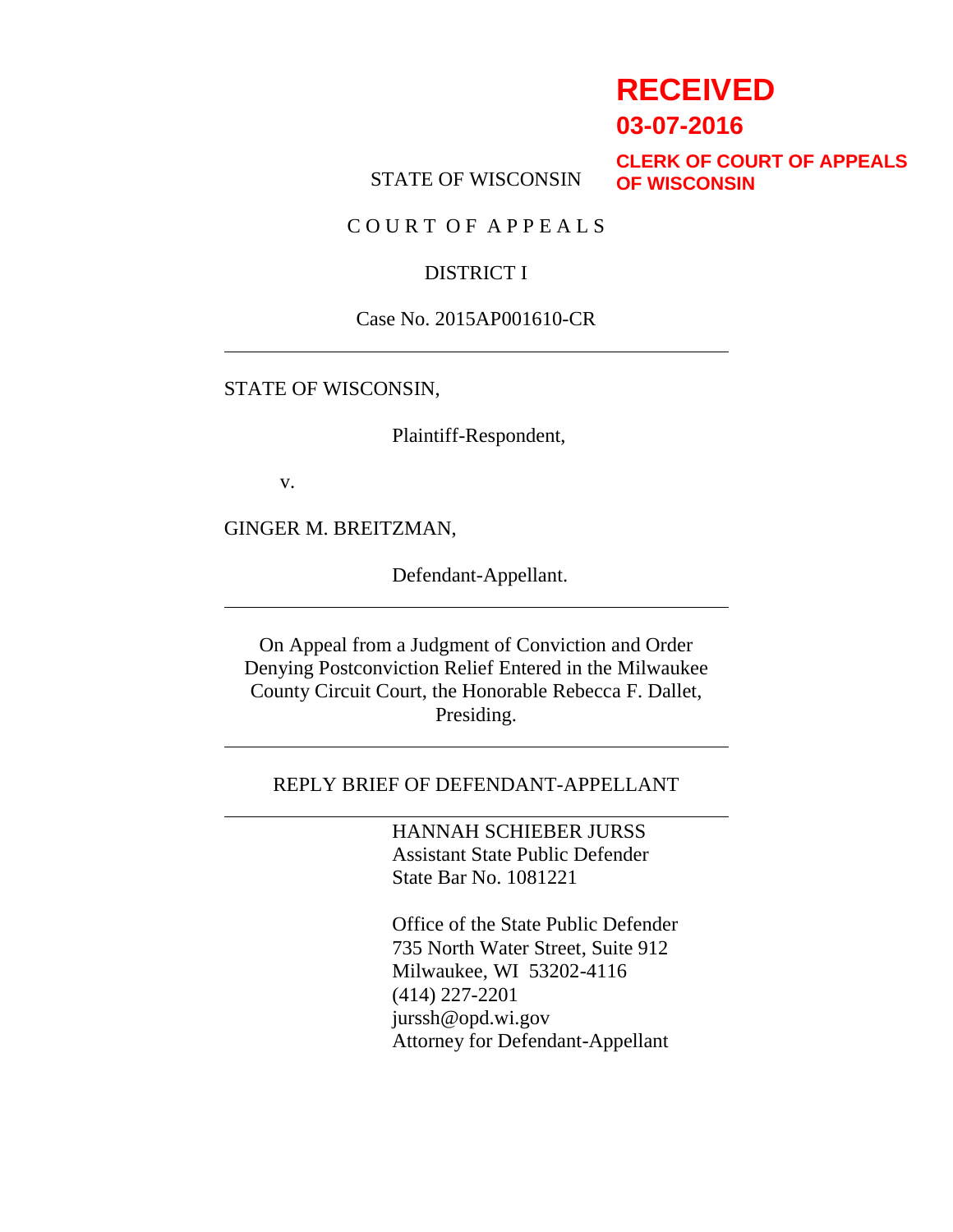# **TABLE OF CONTENTS**

| I. |                | The State Presented Insufficient Evidence to<br>Meet its Burden to Prove that Ms. Breitzman<br>was Guilty of Child Neglect and Disorderly                                                                                                |
|----|----------------|------------------------------------------------------------------------------------------------------------------------------------------------------------------------------------------------------------------------------------------|
|    | A.             | The State Failed to Prove that Ms.<br>Breitzman was Guilty of Child Neglect,<br>Where Her Teenage Son Was Locked<br>Out of the House After School and<br>Remained Outside For a Few Hours and<br>Felt Cold, Instead of Walking to Nearby |
|    | <b>B.</b>      | The State Presented Insufficient<br>Evidence to Prove that Ms. Breitzman<br>was Guilty of Disorderly Conduct for<br>Calling Her Son Unpleasant Names in                                                                                  |
| П. | Ms             | Breitzman was Denied the Effective                                                                                                                                                                                                       |
|    | A.             | Counsel Performed Deficiently By<br>Failing to Move to Dismiss the<br>Disorderly Conduct Charge Against Her<br>on Grounds that it Violated Her<br>Constitutional Rights to Free Speech5                                                  |
|    | B.             | Counsel Performed Deficiently By<br>Failing to Object to the Admission of a<br>Barrage of Improper Other-Acts<br>Evidence which Painted Her as an All-                                                                                   |
|    | $\mathbf{C}$ . | Counsel<br>Performed Deficiently By<br>Arguing a Theory of Defense In Opening<br>Statement Which Contradicted Ms.<br>Breitzman's Anticipated Testimony.  10                                                                              |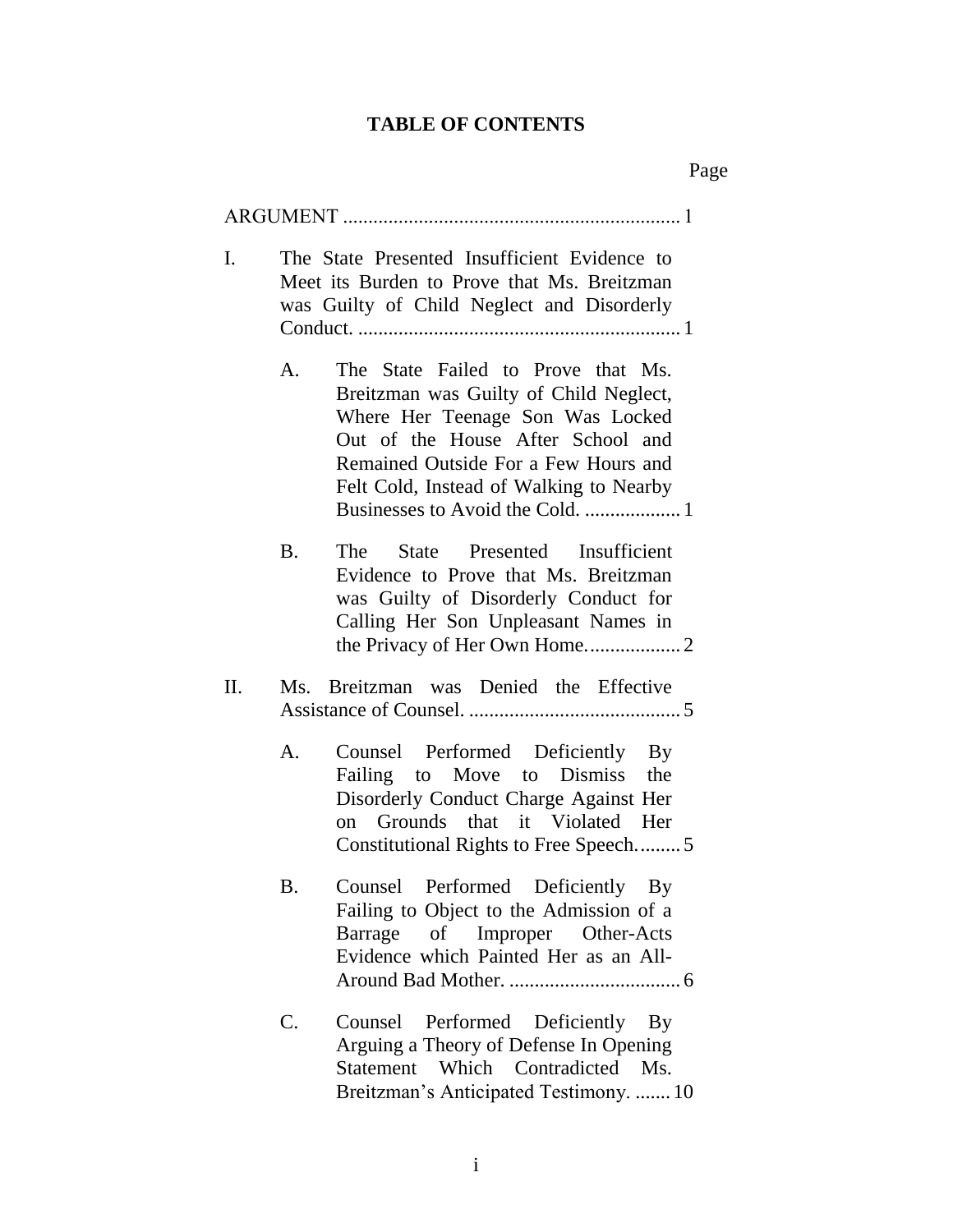|  | CERTIFICATION AS TO FORM/LENGTH 12  |  |
|--|-------------------------------------|--|
|  | CERTIFICATE OF COMPLIANCE WITH RULE |  |

#### **CASES CITED**

# *In re Douglas D.*, 2001 WI 47, 243 Wis. 2d 204, 626 N.W.2d 725................... 3, 5

#### *In re A.S.*,

| 2001 WI 48, |  |
|-------------|--|
|             |  |

#### *State v. Coleman*,

2015 WI App 38, 362 Wis. 2d 447, 865 N.W.2d 190....................... 7

#### *State v. Oswald*,

2000 WI App 3, 232 Wis. 2d 103, 606 N.W.2d 238..................... 6,7

# *State v. Schwebke*,

2002 WI 55, 253 Wis. 2d 1, 644 N.W.2d 666...... 4

## *State v. Smith*,

207 Wis. 2d 258, 558 N.W.2d 379 (1997)......... 10

# *Strickland v. Washington*,

466 U.S. 668 (1984)........................................... 10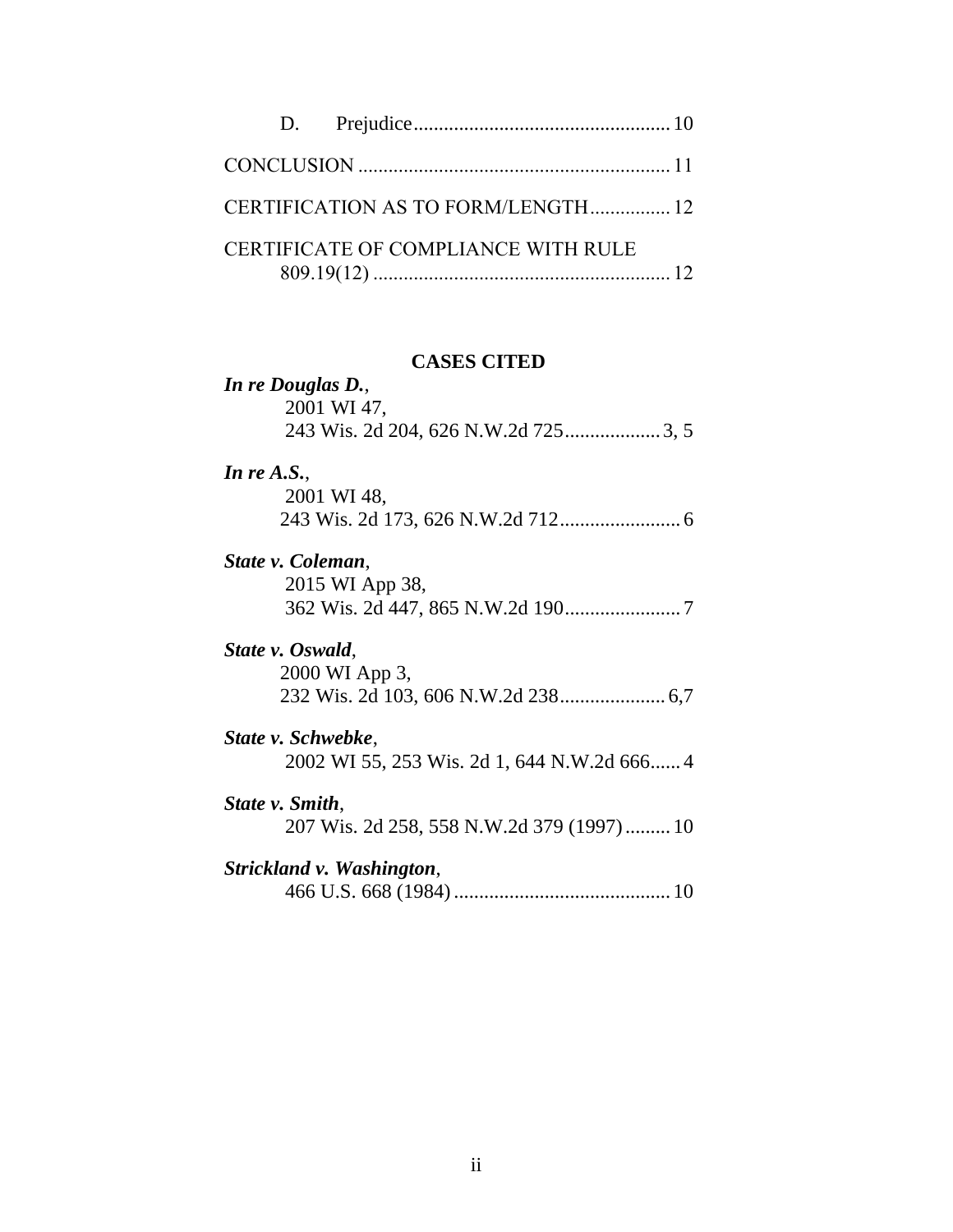## **CONSTITUTIONAL PROVISIONS AND STATUTES CITED**

# **Wisconsin Statutes**

# **United States Constitution**

|--|--|

# **OTHER AUTHORITIES CITED**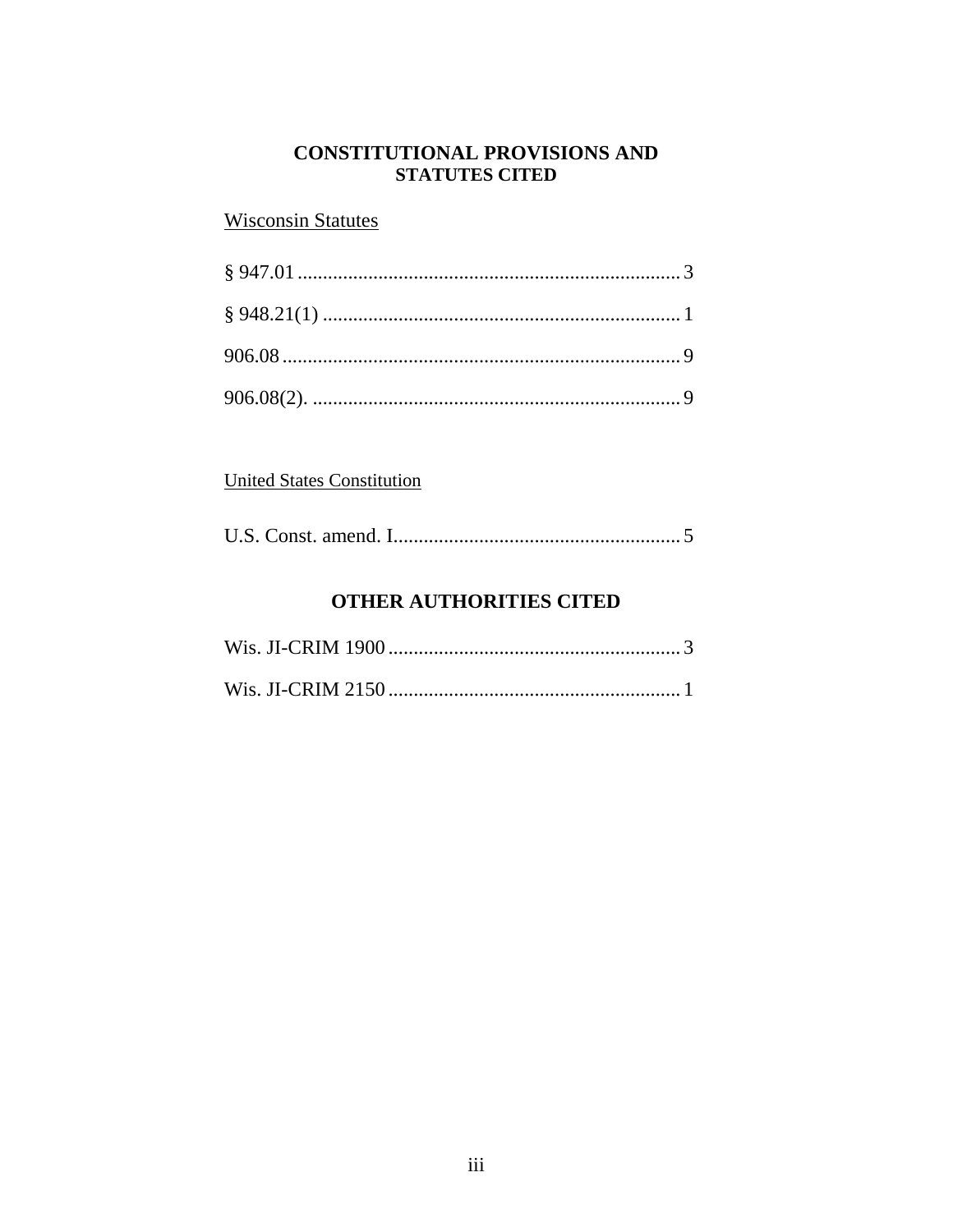#### **ARGUMENT**

- I. The State Presented Insufficient Evidence to Meet its Burden to Prove that Ms. Breitzman was Guilty of Child Neglect and Disorderly Conduct.
	- A. The state failed to prove that Ms. Breitzman was guilty of child neglect, where her teenage son was locked out of the house after school and remained outside for a few hours and felt cold, instead of walking to nearby businesses to avoid the cold.

The testimony established that J.K—fifteen years old—had a jacket, but chose not to bring it with him to school, and, upon his return home, could have walked to nearby businesses to avoid the cold but chose not to do so. (71:34,37-38,84-85). Addressing this evidence, the State asserts that "J.K. did not have a duty to find shelter. That was Breitzman's responsibility." (Response Brief at 7). Of course, Ms. Breitzman as a mother with custody of her son had the responsibility to provide adequate shelter and care to him. But again, the question before the jury was not whether Ms. Breitzman was a perfect or even average mother—the question was whether the State proved beyond a reasonable doubt that she was guilty of criminal child neglect.

Criminal child neglect occurs when the defendant "intentionally contribute[s]" to the neglect of the child. Wis. Stat. § 948.21(1)(a). Neglect means that the person failed to provide *"necessary* care, food, clothing, medical or dental care, or shelter" to the level that it "seriously endanger[s] the physical health of the child." Wis. JI-CRIM 2150 (emphasis added). If the State cannot prove that the child actually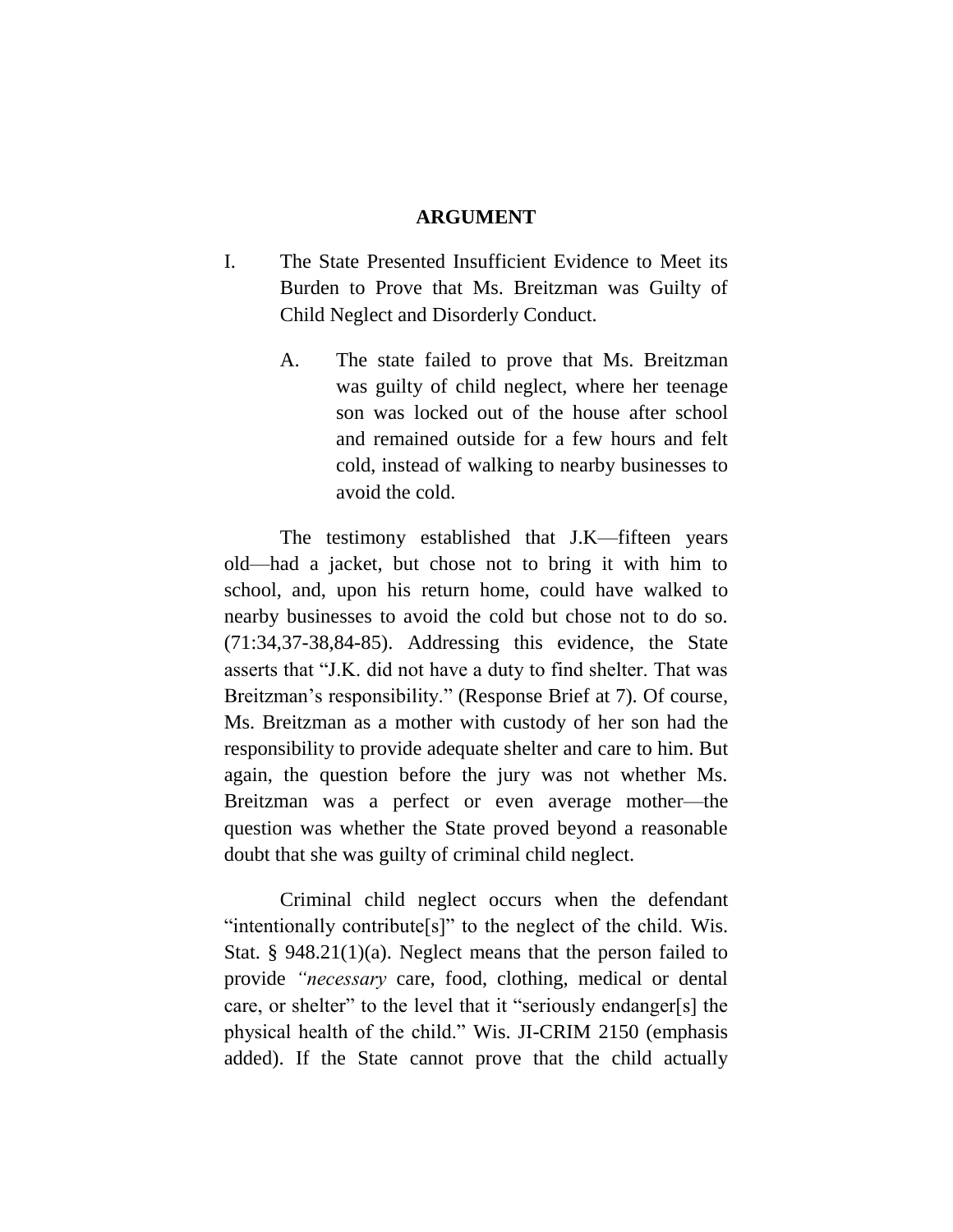became neglected, the State may satisfy its burden "if the natural and probable consequences would be to cause the child to become neglected." *Id.*

Inherent in this definition of neglect is the notion that what level of care or shelter may be necessary depends upon the circumstances. For example, the inaction of a mother who lets a teenager play alone outside is unlikely to be viewed the same as that of a mother who lets a two-year-old child play alone outside. Similarly, the behavior of a mother who does not ensure that her teenage son has his winter coat before he leaves the house is unlikely to be viewed the same as that of a mother who does not ensure that her two-year-old son has his winter coat before he leaves the house.

As such, Ms. Breitzman points to the facts that fifteenyear-old J.K. had a jacket which he chose not to wear, and knew of nearby places to where he could have walked but chose not to, not to blame her son but instead because it reflects how the State failed to meet its burden to prove that she intentionally failed to prove *necessary* care and shelter for him (or, alternatively, that the natural and probable consequence of her being asleep and not unlocking the door was that he would become neglected).

> B. The state presented insufficient evidence to prove that Ms. Breitzman was guilty of disorderly conduct for calling her son unpleasant names in the privacy of her own home.

The State acknowledges that "[t]o be sure, under some circumstances, the use of such profane language may not tend to provoke a disturbance." (Response Brief at 11). The State then rests its argument as to why Ms. Breitzman's language did "tend to provoke a disturbance" on the "*effect* of her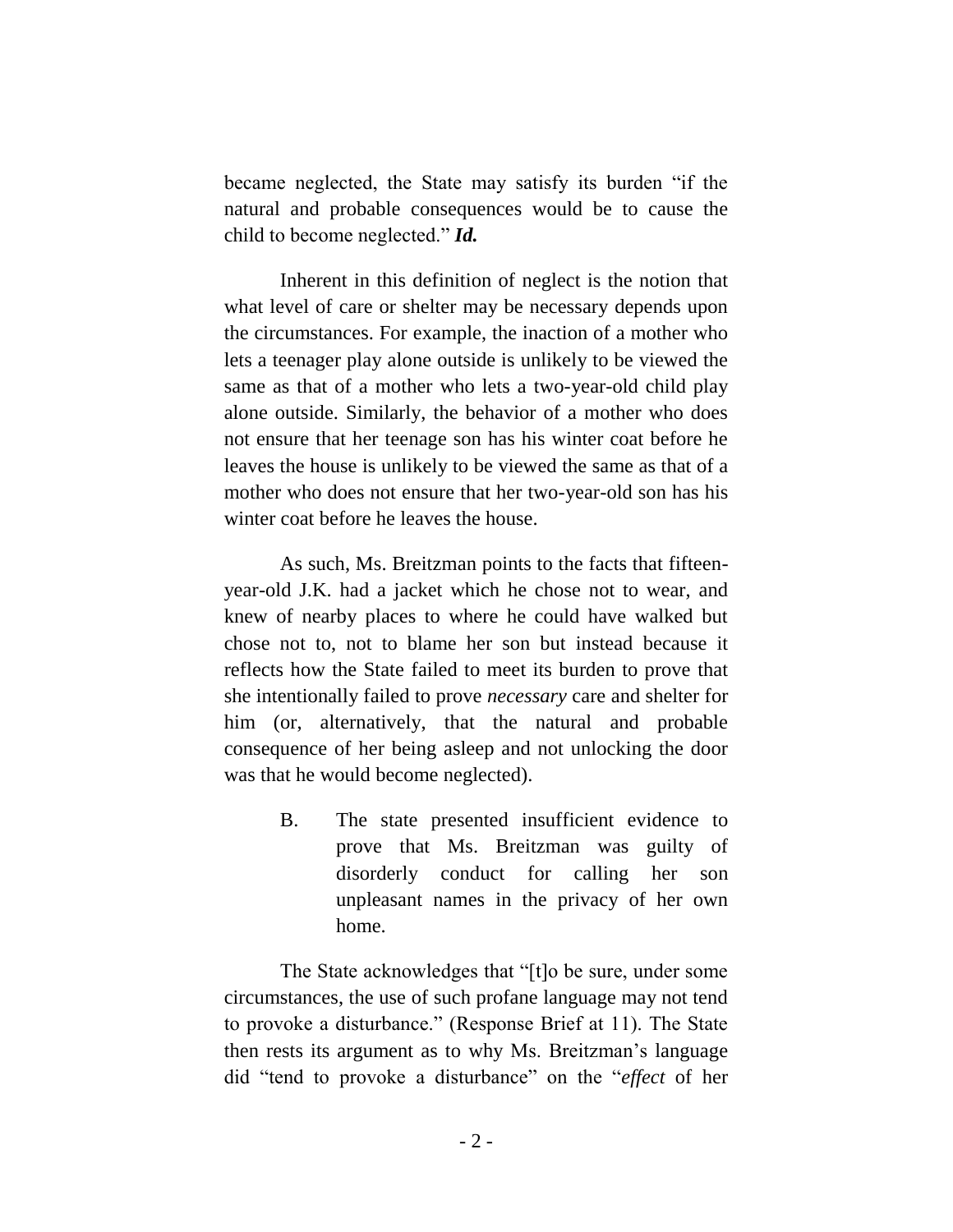conduct on J.K." (Response Brief at 11)(emphasis added). The State notes that J.K. cried as a result and that Ms. Breitzman's language "prompted him to report her conduct." (Response Brief at 11).

The State's argument incorrectly suggests that the determination of whether conduct will be criminal depends on the actual effect of the conduct, as opposed to the type and nature of the conduct at the time it occurs. Indeed, under the State's theory, if J.K. had simply laughed off his mother's words, Ms. Breitzman's words would not have been criminal because they would have had no disruptive effect.

We know such an interpretation is incorrect, however, because the focus of the disorderly conduct statute is on the conduct itself—not on its subsequent effect. Indeed, the Wisconsin Supreme Court has explained that it "makes no difference under § 947.01" whether "alleged disorderly conduct actually causes a disturbance." *In re Douglas D.*, 2001 WI 47, ¶ 29, 243 Wis. 2d 204, 626 N.W.2d 725.

The State also mistakenly equates conduct that "emotionally affected" or disturbed J.K. with conduct "of a type that tends to cause or provoke a *disturbance*." (Response Brief at 11);Wis. JI-CRIM 1900 (emphasis added). While the disorderly conduct does allow for the punishment of conduct occurring in a "private place," its focus is on whether that private conduct would be of the type which could spill out into a public disturbance:

> The statute encompasses conduct that tends to cause a disturbance or disruption that is personal or private in nature, as long as there exists the real possibility that this disturbance or disruption will spill over and disrupt the peace, order or safety of the surrounding community as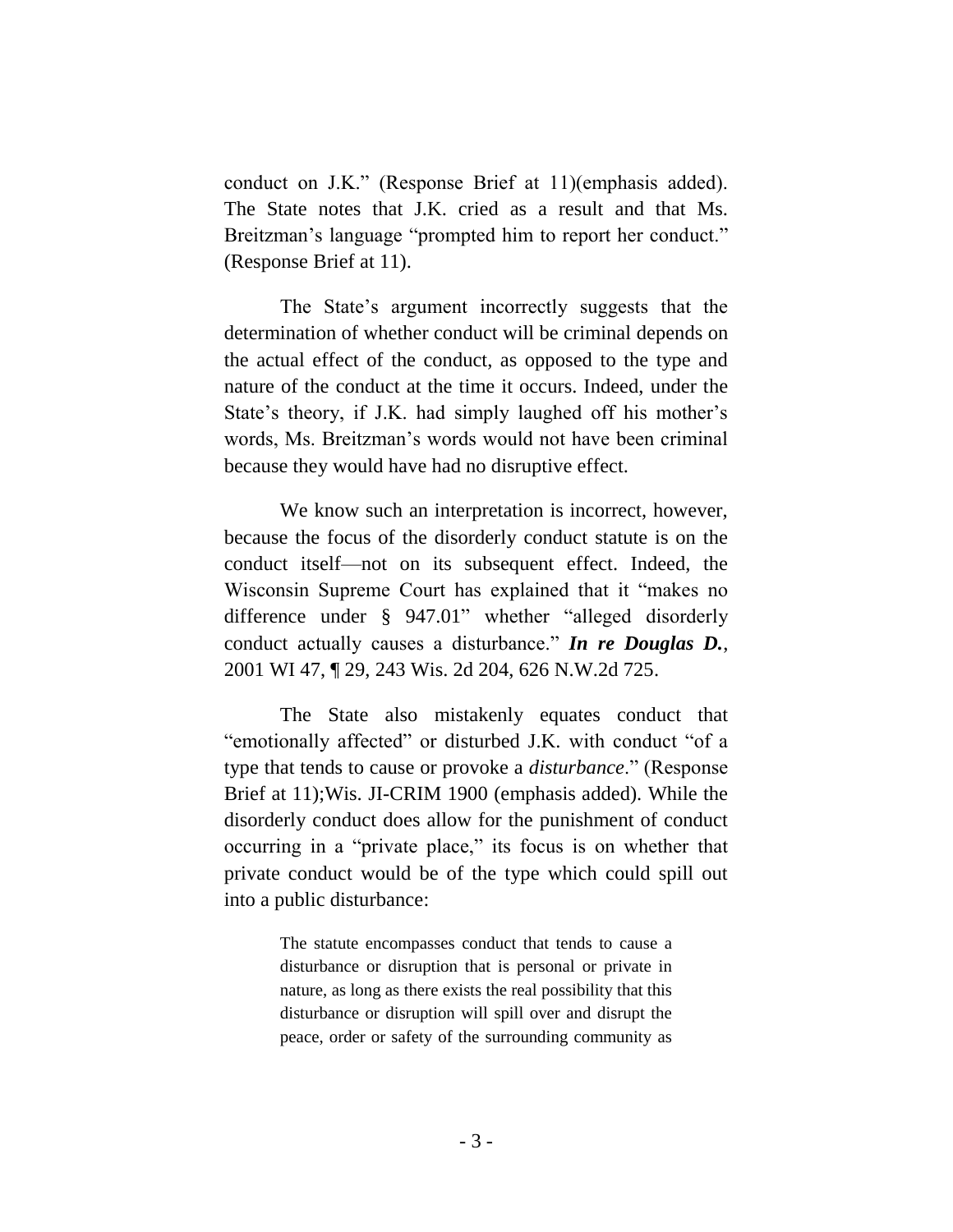well. *Conduct is not punishable under the statute when it tends to cause only personal annoyance to a person*.

*State v. Schwebke*, 2002 WI 55, ¶ 30, 253 Wis. 2d 1, 644 N.W.2d 666 (emphasis added).

Try as the State might to use J.K.'s emotional response to his mother's words as support for its conclusion that the evidence was sufficient, her words—stated to her son in the privacy of her own home—simply did not rise to the level of conduct which had the "real possibility" of spilling over and disrupting the peace, order, or safety of the community.

While such words would have been understandably unpleasant for J.K., again the question is not whether Ms. Breitzman as a mother *should* have used such words with her son; the question is whether the State met its burden to prove beyond a reasonable doubt that she was guilty of the crime of disorderly conduct. If the evidence here was sufficient to establish the crime of disorderly conduct, then under that same rationale, every person in Wisconsin who has referred to a family member by a rude or insensitive name during a disagreement in a private home would seemingly also be guilty of the crime of disorderly conduct. The State reads the statute too broadly, and the evidence here was insufficient to prove beyond a reasonable doubt that Ms. Breitzman was guilty of disorderly conduct.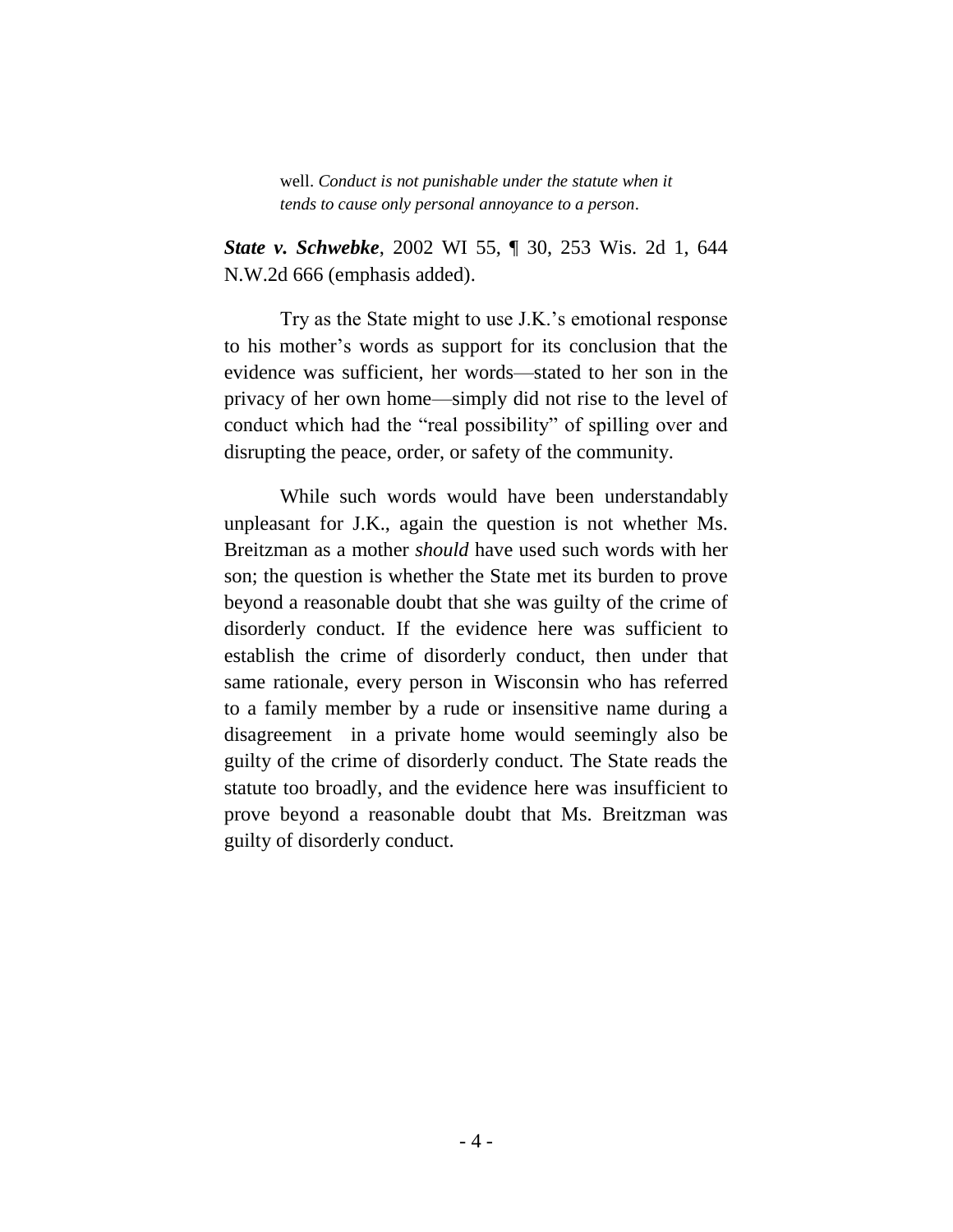- II. Ms. Breitzman was Denied the Effective Assistance of Counsel.
	- A. Counsel performed deficiently by failing to move to dismiss the disorderly conduct charge against her on grounds that it violated her constitutional rights to free speech.

The State first responds that Ms. Breitzman's argument implicitly concedes that whether her speech was constitutionally protected is an unsettled area of law because she asserts that publication may be warranted. (Response at 15). The State notes that an attorney is not deficient for not arguing unsettled law. (Response at 15).

That Ms. Breitzman indicated that publication may be warranted to "*develop* the case law concerning a First Amendment challenge to a disorderly conduct charge for statements made to a family member in the privacy of one's own home," (Initial Brief at 2)(emphasis added), does not in turn mean that this is a novel challenge which counsel should not have been expected to know to raise.

First, counsel testified at the post-conviction hearing that he *did* consider such a challenge; thus, this was not an area which he did not know to consider. Second, the First Amendment's prohibition against the criminalization of speech is one of the most fundamental tenants of American criminal law. U.S. Const. amend I. Third, the Wisconsin Supreme Court has before held that speech which formed the basis for a disorderly conduct charge was constitutionally protected under the First Amendment. *See In re Douglas D.*, 2001 WI 47, ¶ 21, 243 Wis. 2d 204, 626 N.W.2d 725. The fact that there was not a binding decision holding precisely that a defendant's statements made in the privacy of his or her own home were constitutionally protected under the First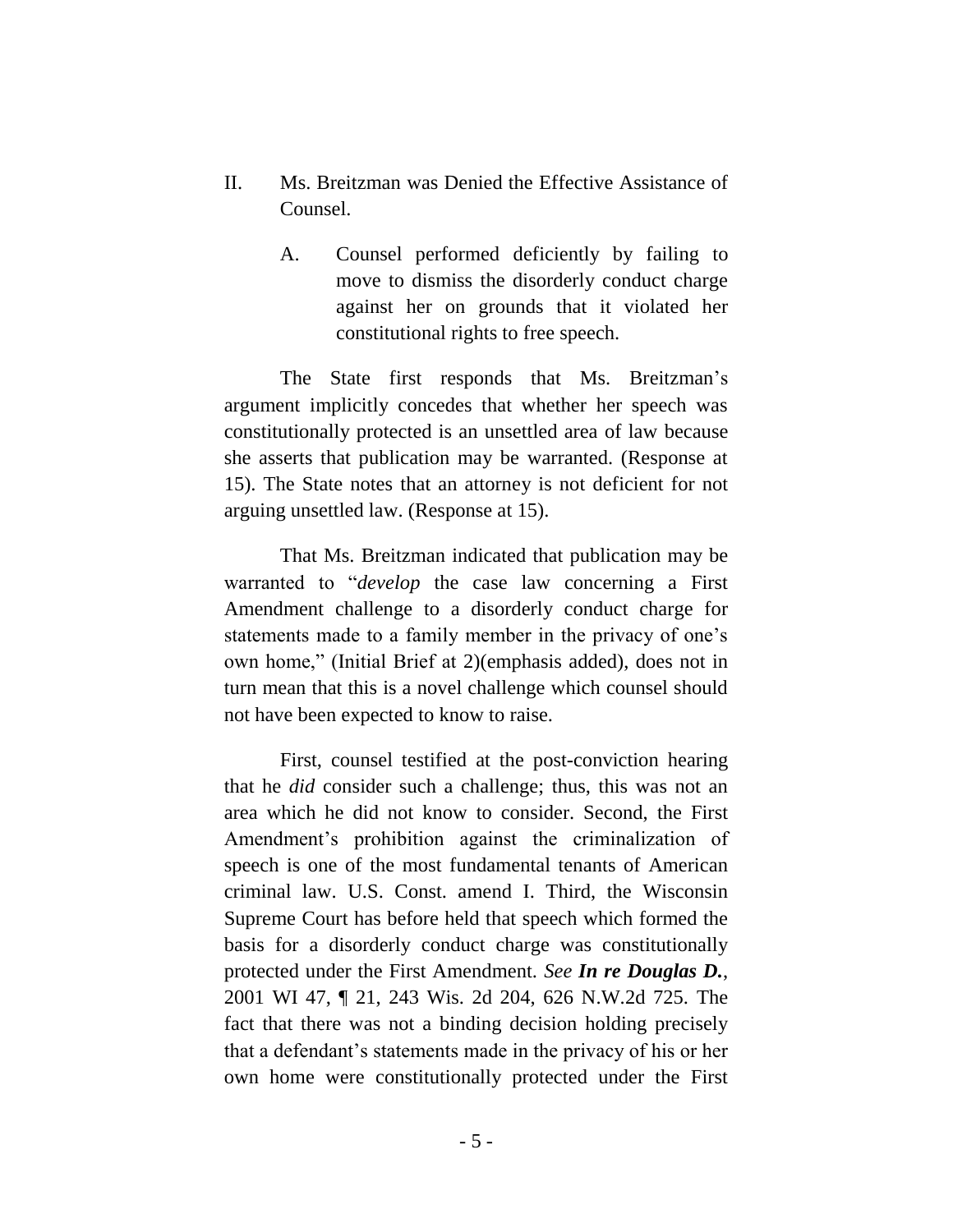Amendment (and that therefore publication of this opinion may be helpful to develop the law) did not mean that counsel did not have an obligation to make this argument on behalf of Ms. Breitzman.

The State further responds that Ms. Breitzman's speech was not protected because it was "utterly devoid of social value" and could "cause or provoke a disturbance." (Response at 17-18). As discussed above, the State confuses conduct which tends to cause or provoke a disturbance with conduct which "disturbed J.K." *See* supra Section I.B.; (Response at 18). Her words to her son was not speech which by its "very nature cause[s] a breach of the peace." *See In re A.S.*, 2001 WI 48, ¶ 15, 243 Wis. 2d 173, 626 N.W.2d 712.

> B. Counsel performed deficiently by failing to object to the admission of a barrage of improper other-acts evidence which painted her as an allaround bad mother.

The State seems to suggest that counsel's strategy to welcome into evidence irrelevant other-acts which portrayed Ms. Breitzman as a bad mother was not deficient because Ms. Breitzman "agreed with this strategy." (Response at 21). The State cites as support *State v. Oswald*, 2000 WI App 3, ¶ 50 n.7, 232 Wis. 2d 103, 606 N.W.2d 238, and asserts that it stands for the following proposition: "When a defendant makes a decision, a court will not find that trial counsel's advice prejudiced the defendant." (Response at 14).

But *Oswald* does not stand for such a sweeping proposition. In *Oswald*, this Court considered a defendant's claim of ineffective assistance of counsel, where the defendant—who had originally entered a plea of not guilty by reason of mental disease or defect ("NGI plea")— withdrew that plea, refused his lawyer's suggestion to reenter it, but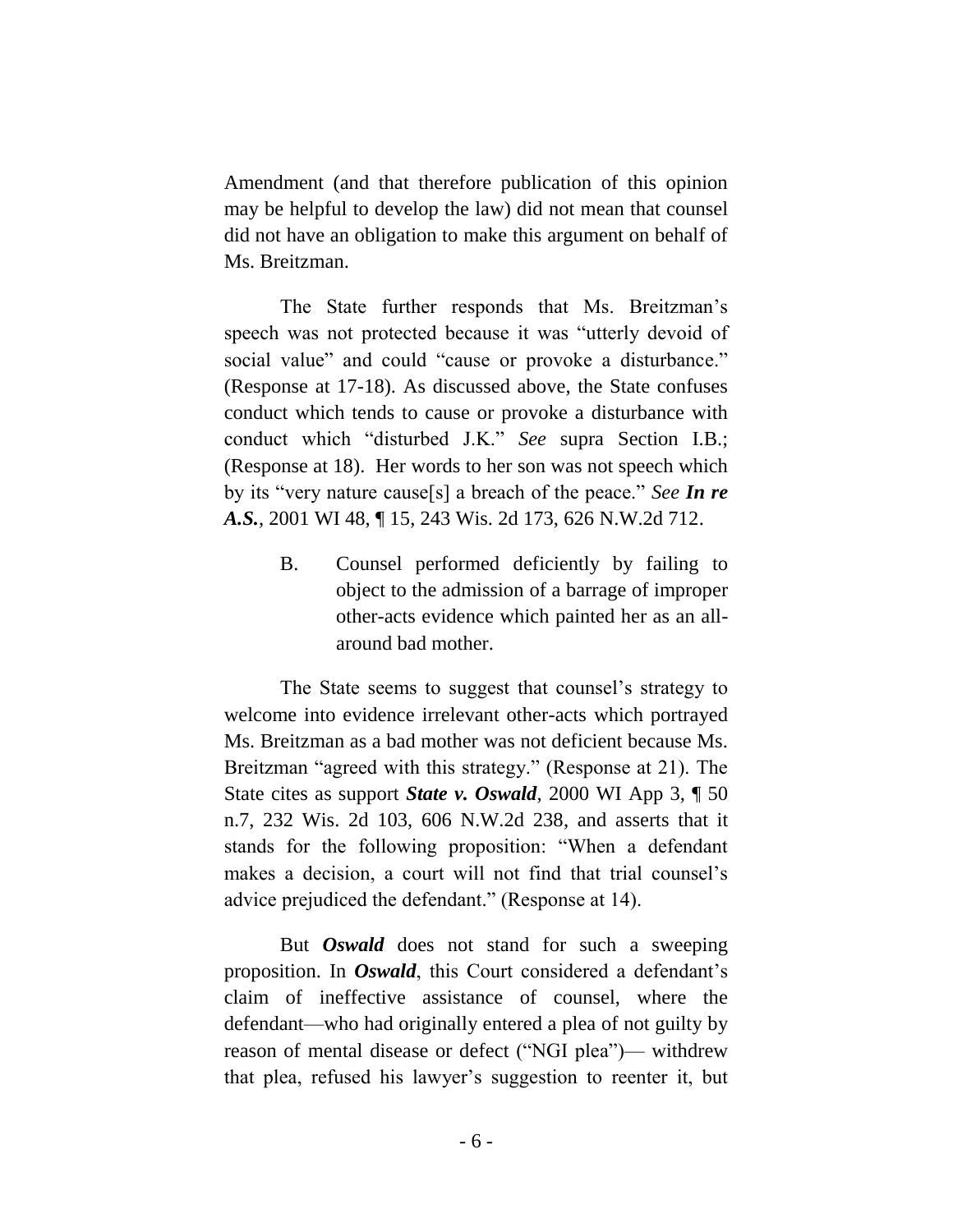then days before the trial tried to re-enter the plea. 2000 WI App 3, ¶ 48. The circuit court denied his request to do so. *Id.* The defendant post-conviction argued that his then-attorney's advice to withdraw his NGI plea constituted ineffective assistance of counsel. *Id.*, ¶ 50, n.7. This Court rejected this argument, noting: "the record supports the trial court's finding that the decision to withdraw the plea was Oswald's own decision." *Id.*

Whether a defendant wishes to enter or withdraw a plea is a fundamentally different question than matters of what evidence is and is not admissible at trial, and what is and is not a reasonable trial strategy. For example, if a defense attorney informed his client that the most effective strategy in a sexual assault trial would be to argue that even though the defendant was guilty, the jury should not convict him because he would face decades in prison—that defense attorney cannot then shield himself from a claim of ineffective assistance of counsel simply because the defendant agreed to proceed with this flawed theory.

The State correctly points out that a trial strategy will not be deemed unreasonable in hindsight simply because it failed. (Response at 19). Nevertheless, trial counsel's afterthe-fact assertion that a decision "was strategic does not insulate review of the reasonableness of that strategy." *State v. Coleman*, 2015 WI App 38, ¶ 27, 362 Wis. 2d 447, 865 N.W.2d 190. Instead, "[t]rial counsel's decisions must be based upon facts and law upon which an ordinarily prudent lawyer would have then relied. This standard implies deliberateness, caution, and circumspection, and the decision must evince reasonableness under the circumstances." *Id.* (internal quotations omitted).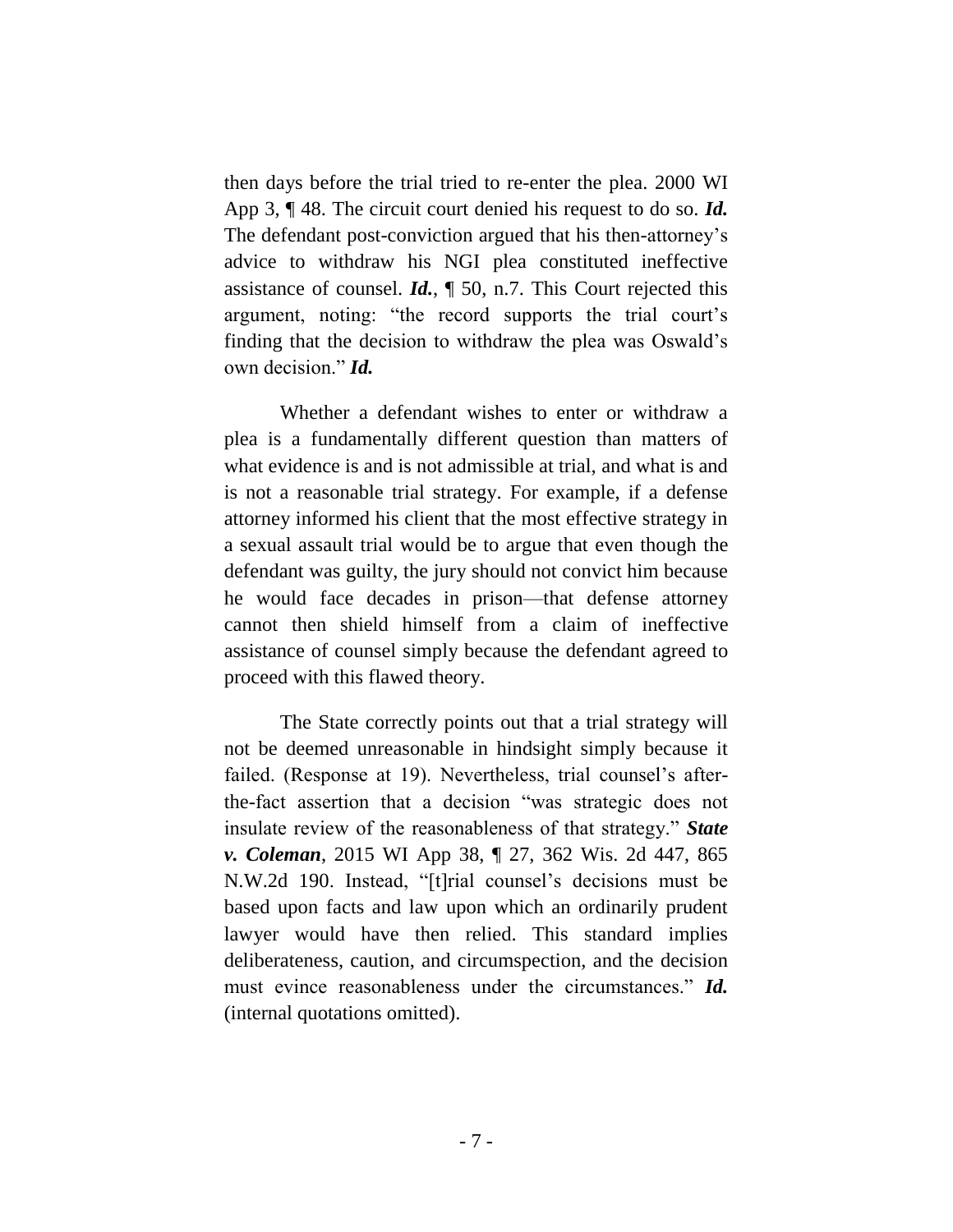Here, trial counsel's articulated strategy was unreasonable from the beginning. With regard to counsel's inquiry into the uncharged slapping in the car, the State asserts that "[b]ecause Breitzman insisted on testifying and denying the physical contact in the charged incidents, trial counsel could reasonably conclude that the circuit court would have permitted the State to explore the prior incidents that Breitzman admitted." (Response at 23). This argument does not hold water: if trial counsel feared that testimony concerning this incident would be admitted, then he should have sought a pre-trial ruling from the court before trial on whether it would indeed be admitted. And once the State questioned J.K. on direct and did *not* ask about this uncharged incident, it would no longer have been reasonable to assume that the State intended to inquire about this incident.

Additionally, if it was indeed part of counsel's theory to inquire about this incident, how would eliciting testimony about an uncharged incident in which Ms. Breitzman by her own admission *did* slap her son advance a defense theory that J.K. would lie about his mother hitting him?

The State asserts that trial counsel's purported strategy of allowing this uncharged allegation into evidence, as well as allowing the State to introduce testimony concerning all of the many other irrelevant allegations of how Ms. Breitzman was a bad mother to her son, was reasonable because he "intended to show that J.K. had so aggrandized his complaints that he would lose credibility." (Response at 20). But the case boiled down to J.K.'s credibility against Ms. Breitzman's credibility. Without any affirmative ability to rebut the allegations that she failed to purchase him glasses which he needed, failed to complete the paperwork for him to receive free lunch, or failed to take him to the dentist (as a few of many possible examples)—and with Ms. Breitzman in fact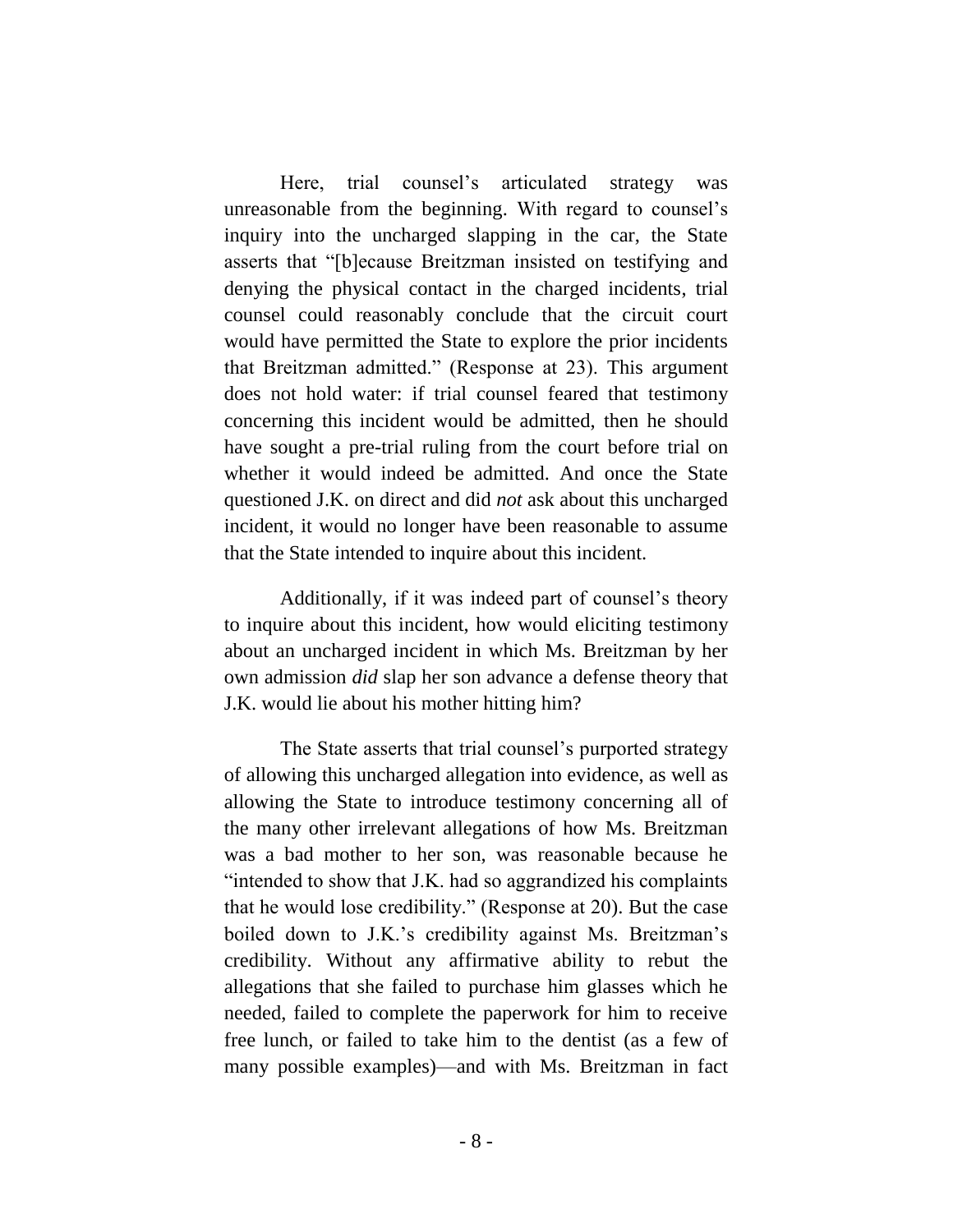admitting to perhaps the most egregious of these uncharged allegations (the slapping in the car)—it was unreasonable for counsel to presume that J.K. would appear to the jury to be exaggerating; instead, the foreseeable outcome was that this evidence would portray Ms. Breitzman as a bad mother, thus bolstering J.K.'s charged allegations. $<sup>1</sup>$ </sup>

Lastly, in her Initial Brief, Ms. Breitzman noted that counsel failed to file a pre-trial motion in limine to exclude references to these other-acts. (Initial Brief at 32,33). The State in response fairly points out that counsel moved in limine "to not allow any witness to testify on any subject or alleged facts unless such testimony directly pertains to either the charge of physical harm to the child J.K. or neglect causing bodily harm to the child J.K." (Response at 19);(13). While this general motion did not address specific pieces of other-acts evidence, insofar as it did seek to limit testimony to the charge at hand, this nevertheless does not change the fact that counsel was deficient: the admissibility of specific otheracts was not decided by the court pre-trial, and counsel did not object to the testimony about these other-acts. Further, if indeed this motion was intended to preclude reference to the harmful other-acts portraying Ms. Breitzman as a bad mother, then that undercuts the notion that counsel strategically intended for these other-acts to come into evidence.

<sup>&</sup>lt;sup>1</sup> The State incorrectly asserts that the State would have been able to question Ms. Breitzman about other incidents of calling her son names for "purpose of undermining her credibility" under § 906.08(2). (Response at 24). Wisconsin Statute § 906.08 allows in certain circumstances inquiry on cross examination into matters "probative of truthfulness or untruthfulness" of a witness where the witness "testifies to his or her character for truthfulness or untruthfulness", *see* Wis. Stat. § 906.08; it does not serve as a Trojan horse by which the State may enter into evidence unlimited other-acts evidence on cross-examination.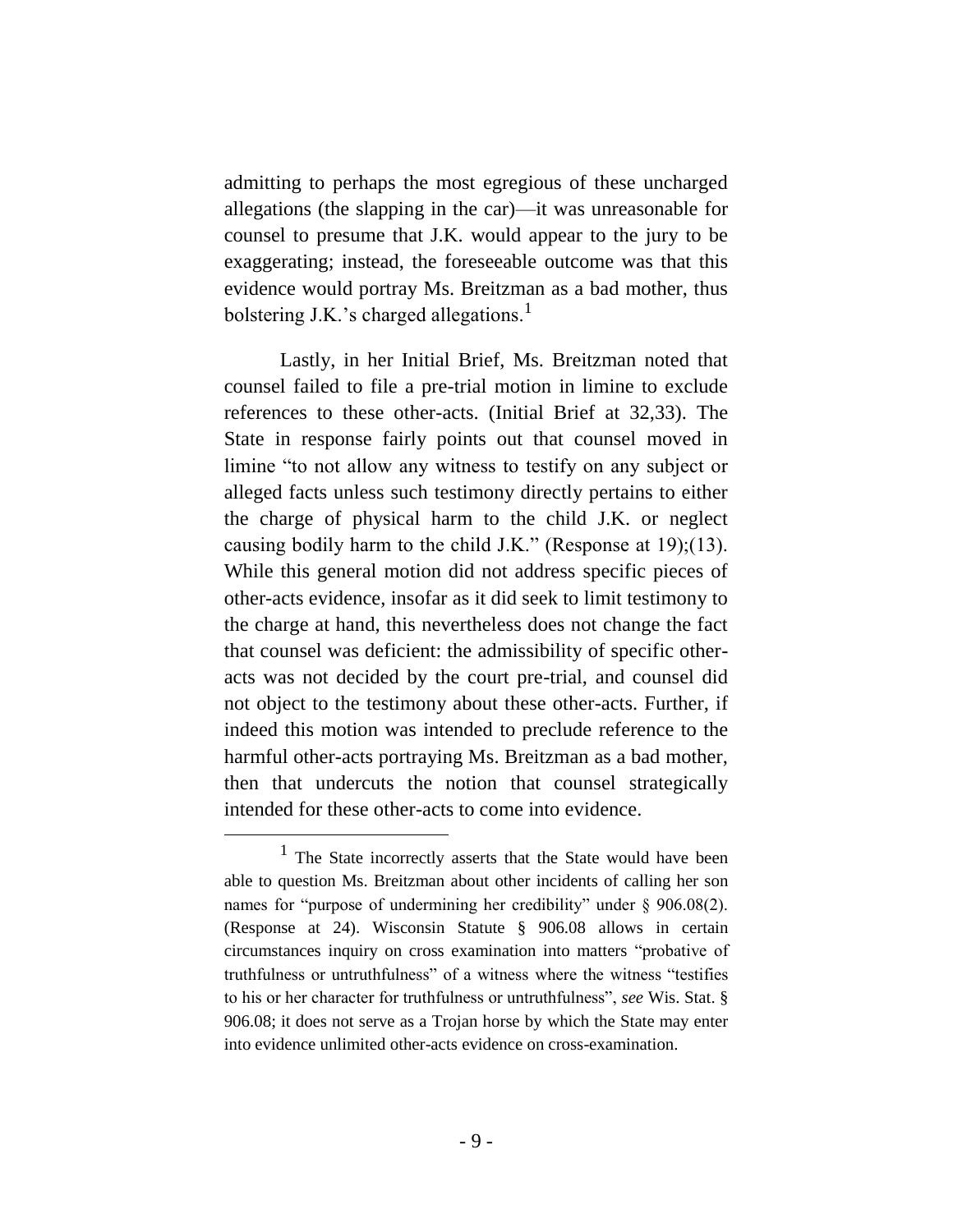C. Counsel performed deficiently by arguing a theory of defense in opening statement which contradicted Ms. Breitzman's anticipated testimony.

The State asserts that trial counsel arguing a theory of reasonable parental discipline was "consistent with the theory of defense." (Response at 27). It was not: Ms. Breitzman testified that she did not hit her son on the two charged occasions, and counsel was aware that is how she would testify before trial. (71:78-93;77:9-10;80:29;Initial App.153- 154,140). Given this, it was not a reasonable trial strategy for counsel to inform the jury in opening that the case "comes down to" the reasonable parental discipline jury instruction.<sup>2</sup>

# D. Prejudice

 $\overline{a}$ 

The question of prejudice asks whether there is a "reasonable probability" that but for counsel's errors, the result of the trial would have been different. *State v. Smith*, 207 Wis. 2d 258, 276, 558 N.W.2d 379 (1997) (citing *Strickland v. Washington*, 466 U.S. 668, 694 (1984)). A "reasonable probability" is a probability "sufficient to undermine confidence in the outcome." *Id.*

Instead of weighing Ms. Breitzman's word against the word of her son concerning the two charged incidents of slapping, the jury heard Ms. Breitzman admit to an uncharged slapping incident but deny the two charged slapping

 $2 \text{``You will also be getting later on an instruction which is very}$ important to this case, and it is going to be very important when you get to the defense case, and that is the question of reasonable parental discipline privilege, it's a jury instruction, number 950, that's very important because this is eventually what this comes down to." (71:74- 75).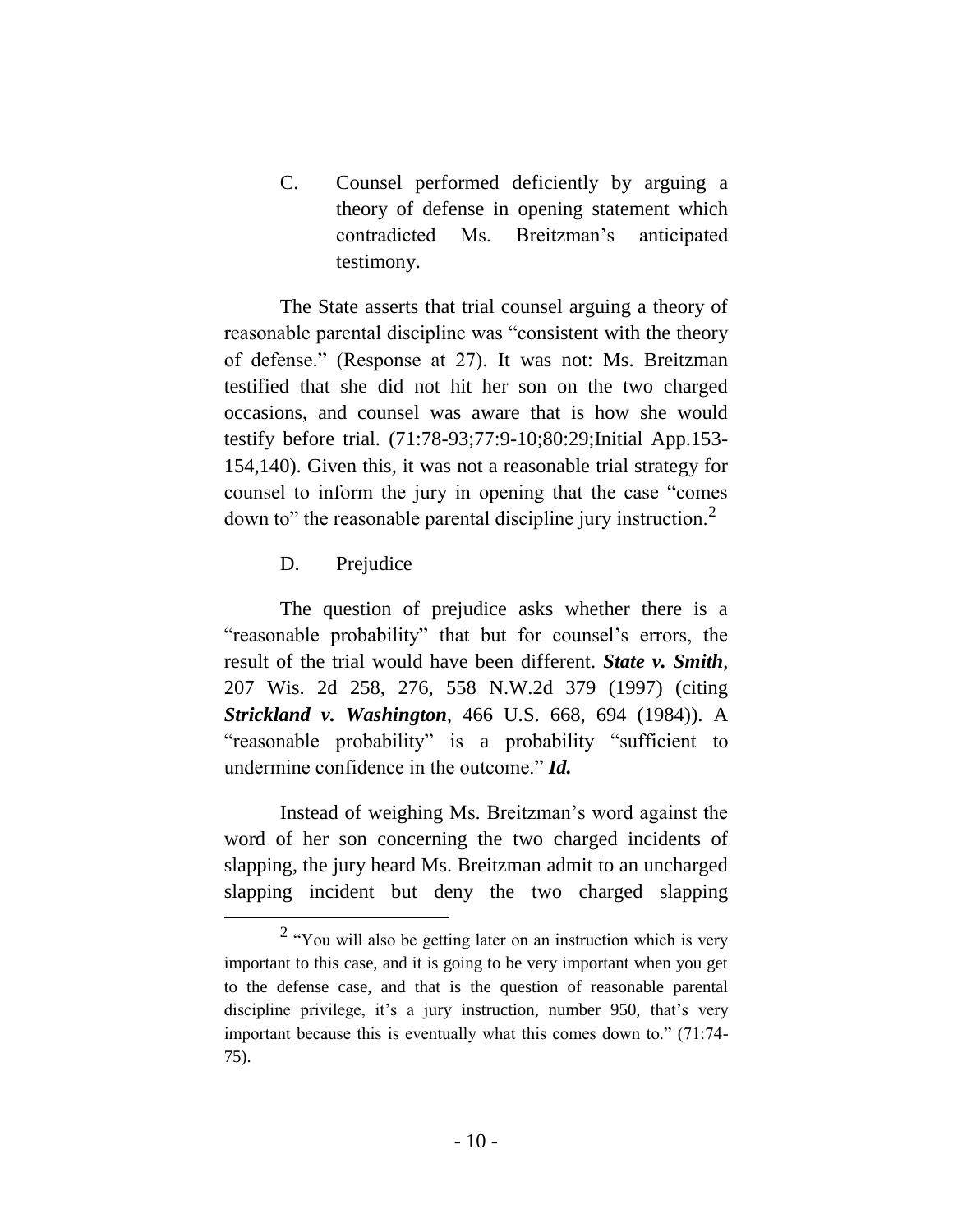incidents, and heard J.K. recount the many ways in which Ms. Breitzman was allegedly an all-around bad mother. Trial counsel's purported strategy to invite this damning testimony into evidence and argue a theory of defense inconsistent with his client's testimony was unreasonable and undermines confidence in the outcome of Ms. Breitzman's trial.

#### **CONCLUSION**

For these reasons and those stated in her Initial Brief, Ms. Breitzman respectfully requests that this Court enter an order reversing her convictions on Counts 4 (Neglecting a Child) and 5 (Disorderly Conduct) and remanding this matter to the circuit court with directions to enter judgments of acquittal on those counts. She further asks this court to enter an order remanding this matter for a new trial on any remaining counts. $3$ 

Dated this  $7<sup>th</sup>$  day of March, 2016.

HANNAH SCHIEBER JURSS Assistant State Public Defender State Bar No. 1081221

Office of the State Public Defender 735 North Water Street, Suite 912 Milwaukee, WI 53202-4116 (414) 227-2201 jurssh@opd.wi.gov

Attorney for Defendant-Appellant

<sup>3</sup> As the circuit court has vacated the conviction on Count 3 and entered a judgment of acquittal accordingly, she does not seek a new trial on that count.